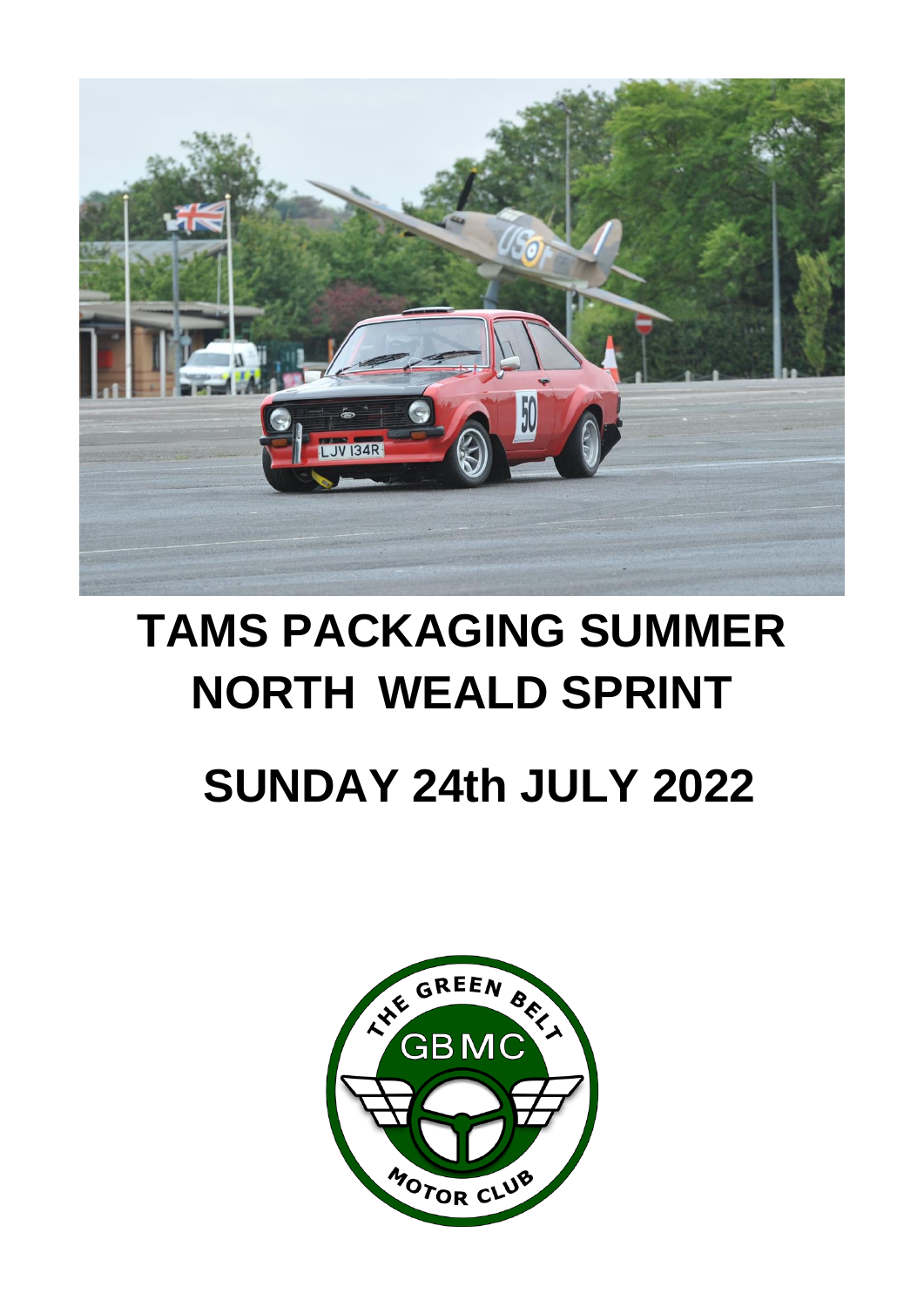# **TAMS PACKAGING SUMMER NORTH WEALD SPRINT**

## **SUNDAY 24th JULY 2022**

### **SUPPLEMENTARY REGULATIONS**

- 1 The Green Belt Motor Club will organise and promote an Interclub permit Sprint on Sunday 24th July 2022 at North Weald Airfield, Essex, promoted in association with Harrow CC.
- 2. The meeting will be held under The General Regulations of Motorsport UK (incorporating the provisions of the International Sporting Code of the FIA), these Supplementary Regulations and official instructions issued by the organising club.
- 3. Motorsport UK Permit Number 126755
- 4. The event is open to fully elected members of the Organising Club, championship contenders in the 2022 *key.guru* AEMC/ASEMC Speed Championship (CH2022/S082), 2022 ACSMC Speed Championship Sponsored by Hamilton Motorsport Ltd (CHS2022/S076), the GF & Co Borough 19 MC Speed Championship 2022 (CH2022/S018), the Sevenoaks & DMC Insite Graphics Speed League 2022 (CH2022/S063), the Sevenoaks & DMC Insite Graphics Speed League Historic Car Championship 2022 (CH2022/S064) and members of clubs belonging to the following associations:- Association of Eastern Motor Clubs, Association of Central Southern Motor Clubs Association of South West Motor Clubs and the Welsh Association Motor Clubs.
- 5. All competitors and drivers must have a valid Competition Licence, club membership card, championship registration card where appropriate and produce them when required.
- 6. The event is a qualifying round in the 2022 *key.guru* AEMC/ASEMC Speed Championship (CH2022/S082), 2022 ACSMC Speed Championship Sponsored by Hamilton Motorsport Ltd (CHS2022/S076), the GF & Co Borough 19 MC Speed Championship 2022 (CH2022/S018), the Sevenoaks & DMC Insite Graphics Speed League 2022 (CH2022/S063) and the Sevenoaks & DMC Insite Graphics Speed League Historic Car Championship 2022 (CH2022/S064).
- 7. The programme of the meeting will be: Paddock opens at 08.00 Convoy runs, if needed, start at 09.15 Practising starts at 09.45 First timed runs start immediately following practice
- 8. The length of the course is approximately 1800m and consists of left and right hand bends on tarmac and concrete surfaces.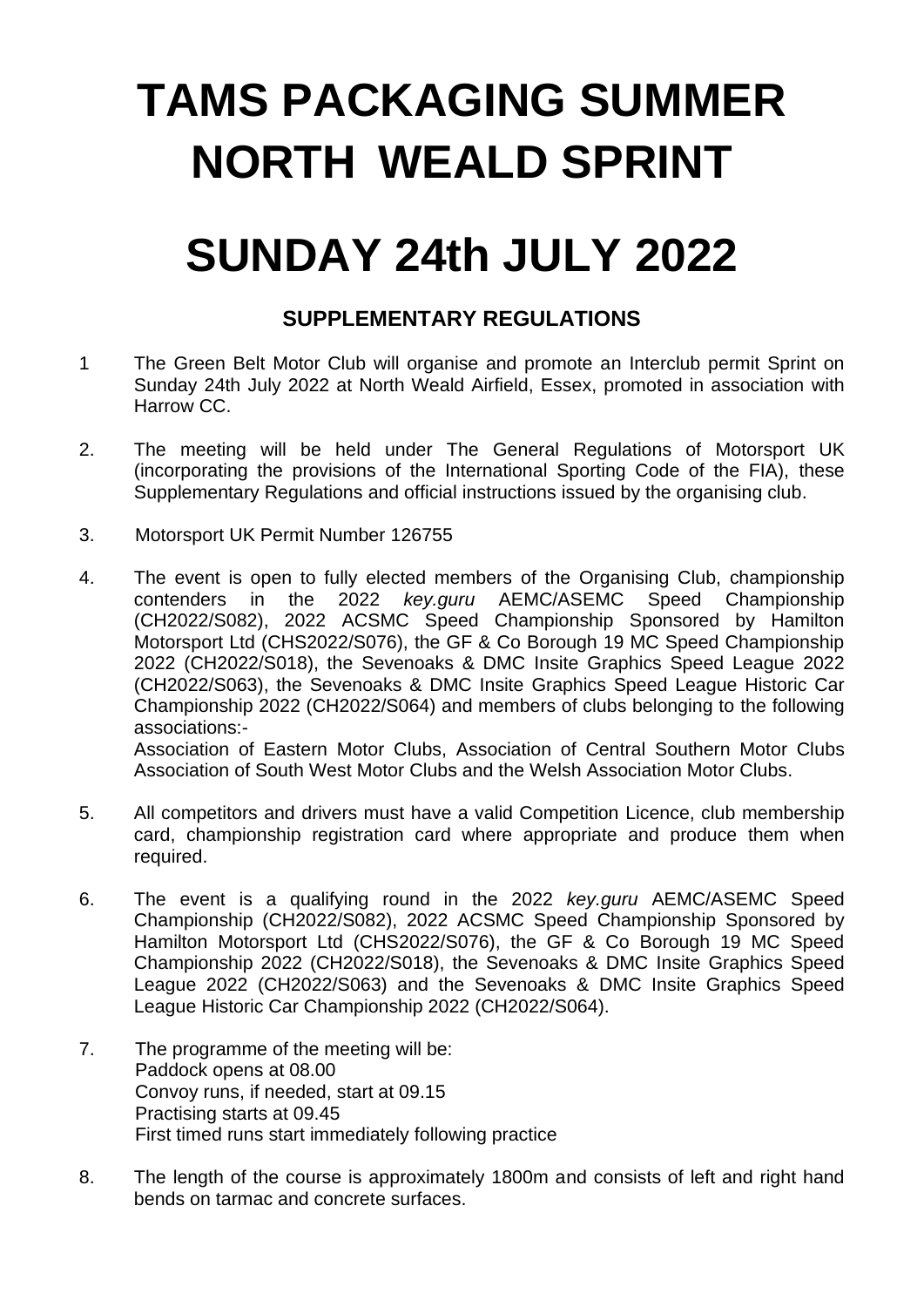9. The event will contain the following categories and classes:

#### **A. Standard Cars (S.11.1), Road Cars (Series Production S.12.1.1) and Road Cars (Specialist Production S.12.1.2)**

**Excluding cars in Appendix 1**

- 1. 'Standard Cars': up to 1600cc, 2wd only, list 1A tyres
- 2. 'Standard Cars': from 1601cc to 2000cc, 2wd only, list 1A tyres
- 2A. Junior Sprint (14 to 16 years), see S7.1.9 'Standard Cars': up to 1400cc, 2wd only, list 1A tyres
- 2B. Intro-Class, see S11.1.3 (RS Clubman licence acceptable) 'Standard Cars': up to 2000cc, 2wd only, list 1A tyres
- 3. Up to 1600cc, 2wd only, list 1A or 1B tyres
- 4. From 1601cc to 2300cc, 2wd only, list 1A or 1B tyres
- 5. 2301cc and over, 2wd only, list 1A or 1B tyres
- 6. 4wd of all engine capacities, with list 1A or 1B tyres.

**Road-Going Kit Type and Replica Cars (Examples are included in Appendix 1)**

- 7. Up to 1800cc, excluding Motorcycle-engined cars. list 1A or 1B tyres
- 8. Over 1800cc, including Motorcycle-engined cars, list 1A or 1B tyres

#### **B. Modified Series /Specialist Production (S.13.1/S.13.2), Rally Cars conforming to R.46 to R.49 and Rallycross Cars & derivatives conforming to N.6 (except electric vehicles)**

#### **- Excluding those listed in Appendix 1:**

- 9. Up to 1400cc
- 10. From 1401cc to 2000cc
- 11. 2001cc and over

#### **Kit Type and Replica Cars (Examples are included in Appendix 1)**

- 12. Up to 2000cc
- 13. 2001cc and over plus all motorcycle engined cars

#### **C. Sports Libre Cars (S.14.1)**

- 14. Sports Libre Cars up to 1800cc, motorcycle engined cars up to 1100cc
- 15. Sports Libre Cars over 1800cc, motorcycle engined cars over 1100cc.

#### **D. Racing Cars (S.15.1.1) and Hill Climb Super Sports Cars**

- 16. Up to 1100cc plus racing cars conforming to 'Formula Ford' specifications
- 17. 1101cc and over

#### **Appendix 1 – Road-Going Kit Type and Replica Cars**

Two seater cars such as Caterham, Westfield, Sylva, Fisher and Lotus 7, Elise, Exige and 340R, Vauxhall 220, X-bow- and similar types/ derivatives.

#### **Appendix 2 – Standard Car Class**

'Standard Cars' are as defined in S.11.1. 'Standard Car' definition applies to those cars made after 01/01/2000.

#### **Note 1.** Engine capacity increase/decrease factors:

a. Forced induction, an increase of 40%, except for 'Standard Cars' where an increase of 70% should be applied.

b. Rotary engined cars, an increase of 50% on the real capacity.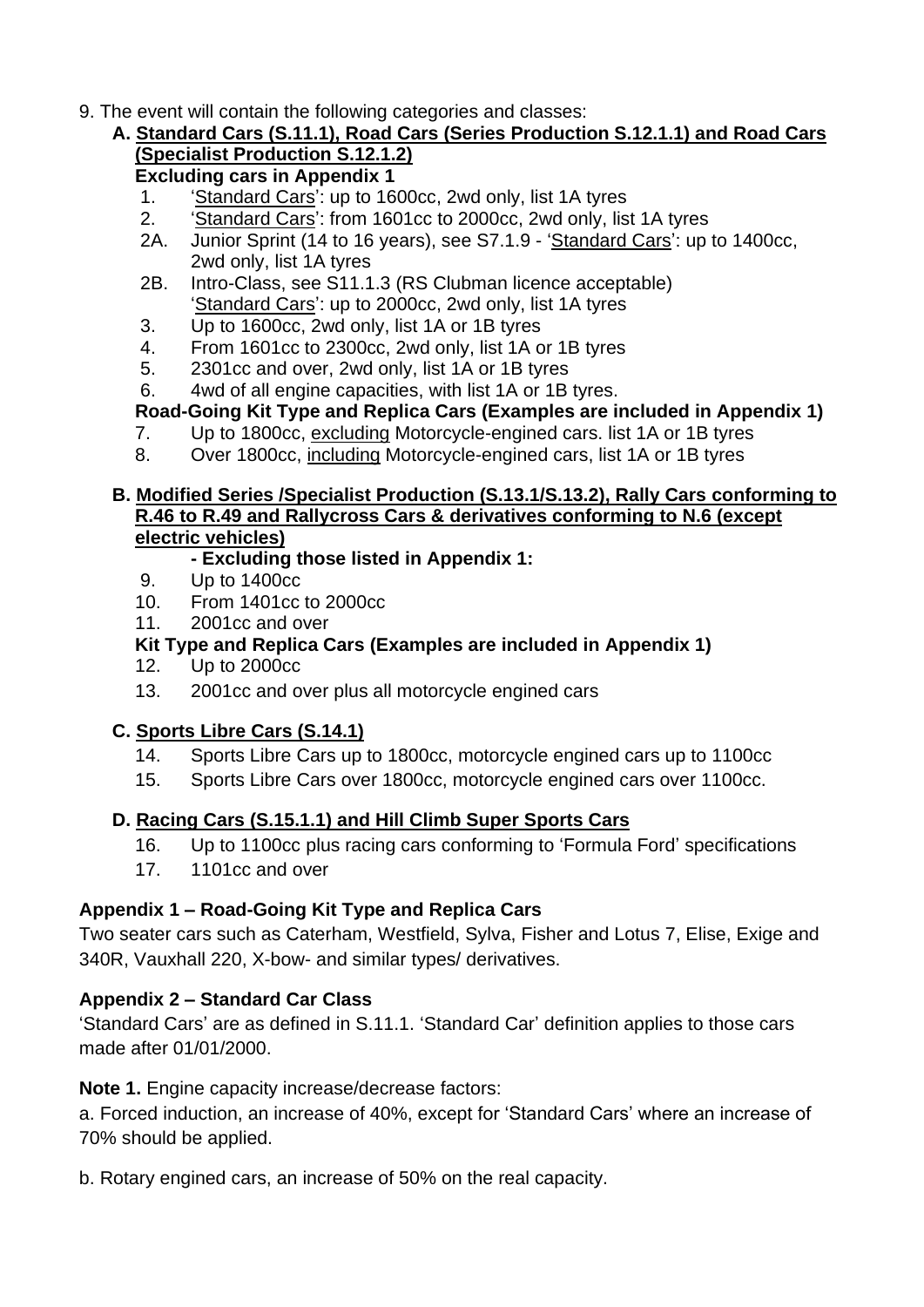**Note 2**. *Any Driver competing in a Racing or Sports Libre car of more than 1100cc, or equivalent forced induction, with the exception of a pre'1994 Formula Ford 1600 in compliance with the period Ford regulations, must hold a RS National (H.17.1) or Race National Licence, unless the car is currently licensed for use on the public highway and competes in the event in a road-legal condition.*

**In the event of a dispute concerning the compliance of a vehicle to the regulations for the event the onus will be on the competitor to prove the compliance to the organisers. Road going cars must be taxed, insured and fully MOT tested (where necessary) and road legal in all respects. Documentation must be available at signing on if verification is requested or on the date of the event.**

#### 10. **Reminders**

- Clothing to S9.2.1 to S9.2.1.4
- Identification numbers must be shown on BOTH SIDES of the car, S9.2.5, and Competition numbers must be covered or removed at all times whilst driving on the public highway, S9.2.6.
- Standard Cars and Road Cars must comply with K.2.1.1 with the exception of Junior Sprint Competitors who must comply with K.2.1.2. as a minimum, S9.10.2.9.
- Towing point(s) of adequate strength and size are mandatory. They must be clearly identified and suitably marked using a contrasting colour and be accessible to the front and rear of the vehicle, S10.2.15.
- 11. All other General Regulations of Motorsport UK apply as written except for the following which are modified:
	- S9.2.3 A driver may only be permitted a maximum of two entries and these must be in different classes. The same car may not be entered to compete for the same award more than twice, and then only provided it is driven by different drivers.
	- S9.3.1 Practicing and tyre warming is forbidden as there is no designated area at this venue. Anyone caught carrying out such activity may be excluded from the meeting.
	- S9.3.7(b) When a red flag is shown Q15.1(j) applies.
	- S9.5.1 The number of runs will be determined on the day, the fastest run to count for the results.
	- S9.5.4 A penalty of 5 seconds will be applied for striking a course penalty marker.
	- S9.5.8 Judges of Fact will be appointed for (a) and (b).
- 12. Cars will start singly. The starting signal will be a GREEN light. Timing will be automatic and activated by light beam (S9.1.6). The attention of competitors in all classes is particularly drawn to S10.10. Any vehicle not fitted with a timing strut in accordance with this regulation WILL NOT BE TIMED. The finish line will be indicated by a FINISH board and a CHEQUERED flag.
- 13. Competitors will have the opportunity for one timed practice run. All competitors will also have the opportunity of a convoy run and all competitors may walk the course prior to the practice. There will be at least three timed runs which count to the results with the fastest (including any penalties) time counting to the awards.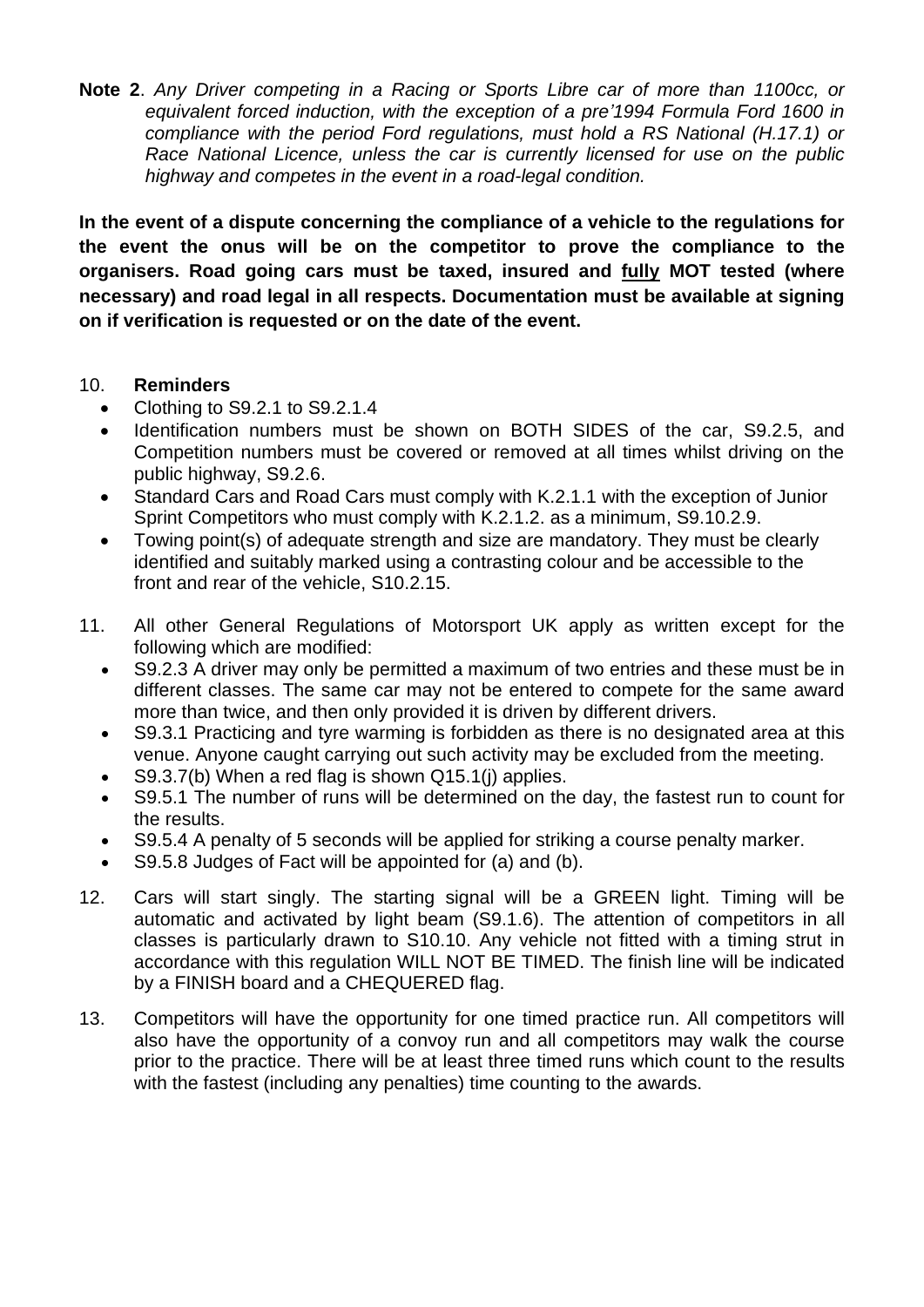14. The entry list opens on publication of these regulations and closes finally on Monday 18th July 2022.

The entry fee is £90.00, £83.00 for Anglia Motor Sport Club members (including members of GBMC and Harrow CC) plus those in the Junior and the Intro classes, and all entries must be made by the on-line entry system (the link can be found on the Club's website). Bank details will be provided once you have submitted your entry and when it has been checked.

15. The Entries Secretary to whom all correspondence must be sent is: Chris Deal at secretary@greenbeltmc.org.uk

The maximum entry for the meeting is 75 plus 10 reserves and the minimum is 40. Should the minimum figure not be reached, the organisers reserve the right to cancel the meeting. Entries will be selected on a first come first served basis. Entry fees may be refunded upon notification to the Entries Secretary of the intention of withdrawal not less than seven days prior to the meeting. Should the event be cancelled for any reason whatsoever, the organisers reserve the right to retain £10 of the entry fee to cover administration costs.

- 16. **AWARDS** will be presented as follows:
	- a) **FASTEST TIME OF DAY:** TAMS Packaging Trophy and an award
	- b) Fastest in each class (ex FTD): An award (min of 3 in each class)
	- c) 2nd fastest in each class: An award (min of 5 in each class)
	- d) 3rd fastest in each class: An award (min of 10 in each class)
	- e) Ladies Award: An award (Best time relative to the Class winner on a proportional basis, ex. FTD)
	- f) Best Green Belt MC member: Castrol Shield and an Award
	- g) Best Harrow CC member: An award

No competitor may win more than one award. Any additional awards may be specified in the Final Instructions. To qualify for the Best Green Belt MC award a competitor must have been a fully paid-up member of the Green Belt Motor Club before 1st July 2022.

17. Provisional results will be published as soon after the final run as possible. Protests must be made in accordance with C5 and any appeals in accordance with C6. Final results may be available at the conclusion of the event; if not, they will be despatched to all competitors within 14 days.